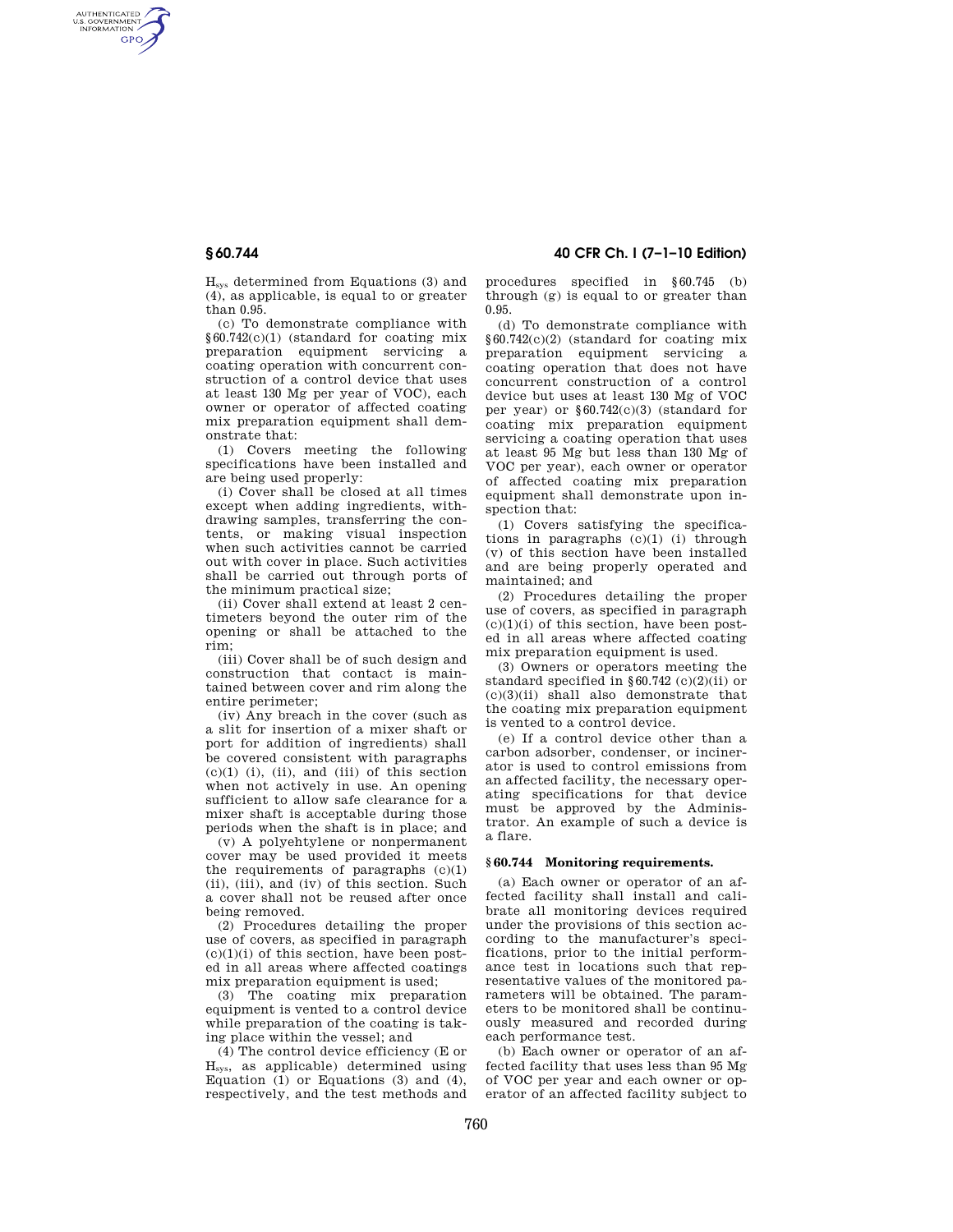# **Environmental Protection Agency § 60.744**

the provisions specified in  $§60.742(c)(3)$ shall:

(1) Make semiannual estimates of the projected annual amount of VOC to be used for the manufacture of polymeric coated substrate at the affected coating operation in that year; and

(2) Maintain records of actual VOC use.

(c) Each owner or operator of an affected facility controlled by a carbon adsorption system and demonstrating compliance by the procedures described in §60.743 (a)(1), (2), (b), or (c) (which include control device efficiency determinations) or §60.743(a)(4) (short-term liquid material balance) shall carry out the monitoring provisions of paragraph  $(c)(1)$  or  $(2)$  of this section, as appropriate.

(1) For carbon adsorption systems with a common exhaust stack for all the individual adsorber vessels, install, calibrate, maintain, and operate, according to the manufacturer's specifications, a monitoring device that continuously indicates and records the concentration level of organic compounds in either the control device outlet gas stream or in both the control device inlet and outlet gas streams. The outlet gas stream shall be monitored if the percent increase in the concentration level of organic compounds is used as the basis for reporting, as described in  $§ 60.747(d)(1)(i)$ . The inlet and outlet gas streams shall be monitored if the percent control device efficiency is used as the basis for reporting, as described in  $\S 60.747(d)(2)(i)$ .

(2) For carbon adsorption systems with individual exhaust stacks for each adsorber vessel, install, calibrate, maintain, and operate, according to the manufacturer's specifications, a monitoring device that continuously indicates and records the concentration level of organic compounds in the outlet gas stream for a minimum of one complete adsorption cycle per day for each adsorber vessel. The owner or operator may also monitor and record the concentration level of organic compounds in the common carbon adsorption system inlet gas stream or in each individual carbon adsorber vessel inlet stream. The outlet gas streams shall be monitored if the percent increase in the concentration level of organic compounds is used as the basis for reporting, as described in  $§60.747(d)(1)(ii)$ . In this case, the owner or operator shall compute daily a 3-day rolling average concentration level of organics in the outlet gas stream from each individual adsorber vessel. The inlet and outlet gas streams shall be monitored if the percent control device efficiency is used as the basis for reporting, as described in  $§60.747(d)(2)(ii)$ . In this case, the owner or operator shall compute daily a 3-day rolling average efficiency for each individual adsorber vessel.

(d) Each owner or operator of an affected facility controlled by a condensation system and demonstrating compliance by the test methods described in §60.743 (a)(1), (2), (b), or (c) (which include control device efficiency determinations) or §60.743(a)(4) (short-term liquid material balance) shall install, calibrate, maintain, and operate, according to the manufacturer's specifications, a monitoring device<br>that continuously indicates and continuously indicates and records the temperature of the condenser exhaust stream.

(e) Each owner or operator of an affected facility controlled by a thermal incinerator and demonstrating compliance by the test methods described in §60.743 (a)(1), (2), (b), or (c) (which include control device efficiency determinations) shall install, calibrate, maintain, and operate, according to the manufacturer's specifications, a monitoring device that continuously indicates and records the combustion temperature of the incinerator. The monitoring device shall have an accuracy within ±1 percent of the temperature being measured in Celsius degrees.

(f) Each owner or operator of an affected facility controlled by a catalytic incinerator and demonstrating compliance by the test methods described in  $§60.743$  (a)(1), (2), (b), or (c) (which include control device efficiency determinations) shall install, calibrate, maintain, and operate, according to the manufacturer's specifications, a monitoring device that continuously indicates and records the gas temperature both upstream and downstream of the catalyst bed. The monitoring device shall have an accuracy within ±1 percent of the temperature being measured in Celsius degrees.